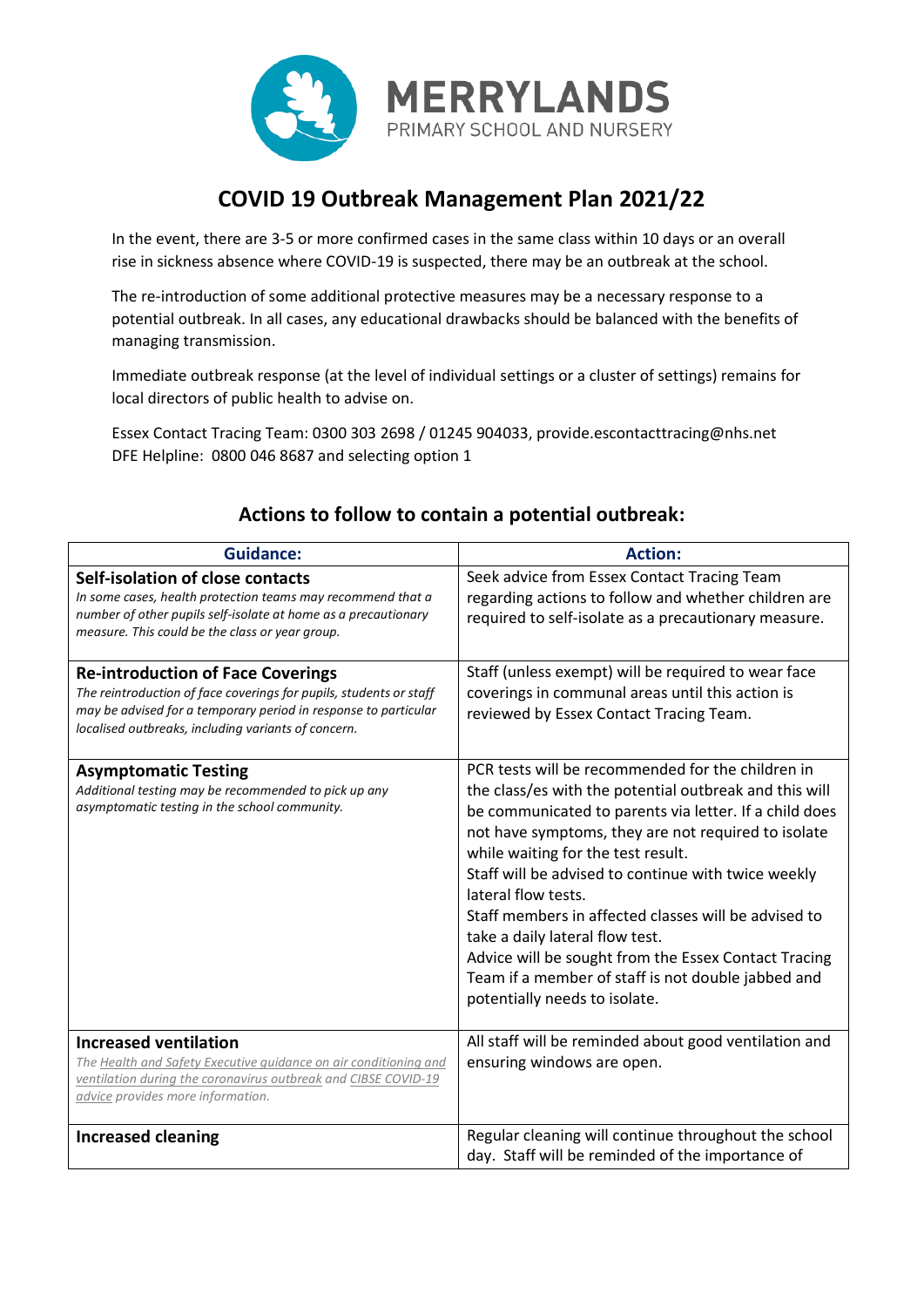

|                                            | cleaning equipment and surfaces between different<br>groups of children.                                                                                                                                                                                              |
|--------------------------------------------|-----------------------------------------------------------------------------------------------------------------------------------------------------------------------------------------------------------------------------------------------------------------------|
| <b>Reduce mixing of students</b>           | The class/es with the potential outbreak will form<br>their own bubble. They will have separate break<br>times and lunch times. The children will have lunch<br>in their classroom and play on a separate playground.<br>Clubs for that year group will cease.        |
| <b>Reduce mixing of staff</b>              | Staff will be asked to minimise contact with others.<br>Where possible, breaks should be taken in the year<br>group intervention room or the classroom to avoid<br>mixing in communal areas e.g. staffroom.                                                           |
| <b>Communications to staff</b>             | All staff will be informed by email of a potential<br>outbreak and the actions that need to be followed.<br>Staff also informed of which children need additional<br>homework set up should they be well enough                                                       |
| <b>Communications to students</b>          | Children will be informed by the class teacher if they<br>are required to form a bubble and what actions need<br>to take place.                                                                                                                                       |
| Communications to parents/ carers          | Parent will be informed by letter about any potential<br>outbreaks. A letter will be sent to the class/es it<br>affects outlining actions and another letter may be<br>required to be sent to the whole school if the cases<br>are high and bubbles are reintroduced. |
| <b>Visitors on site</b>                    | Visitors restricted-essential only and case by case                                                                                                                                                                                                                   |
| <b>Scheduled Visits</b>                    | All visits cancelled -decide on bubble or whole school                                                                                                                                                                                                                |
| <b>Clubs-lunch and before/after school</b> | Clubs cancelled-bubble or whole school                                                                                                                                                                                                                                |
| <b>Remote Education</b>                    | Any child who is required to self-isolate will be able<br>to access remote learning through Tapestry or<br>SeeSaw. If the child is unwell, they will not be<br>required to complete work until they are well<br>enough.                                               |
| <b>Planning for remote education</b>       | Staff to have at least a days' worth of planning ready<br>in case bubble is closed                                                                                                                                                                                    |
| <b>Catering/Lunchtimes</b>                 | Pupils to eat in the classroom<br>If reduced number of MDA staff, then SLT, office staff<br>to support where possible to cover lunch duties<br>Additional staff to help serve if catering staff absent<br>following H&S regs                                          |

**MERRYLANDS**<br>PRIMARY SCHOOL AND NURSERY